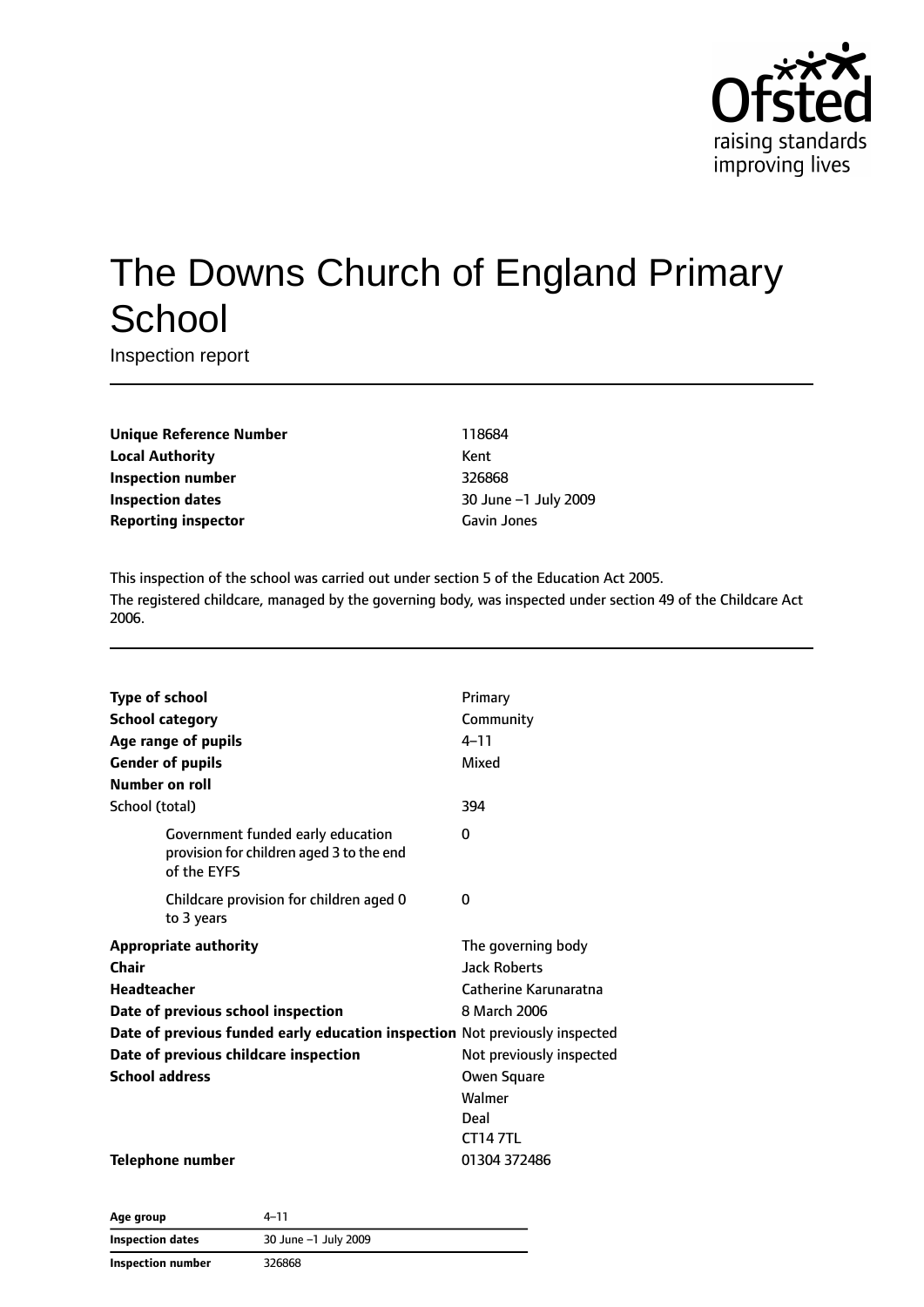**Fax number** 01304 380471

| Age group         | $4 - 11$             |  |
|-------------------|----------------------|--|
| Inspection dates  | 30 June -1 July 2009 |  |
| Inspection number | 326868               |  |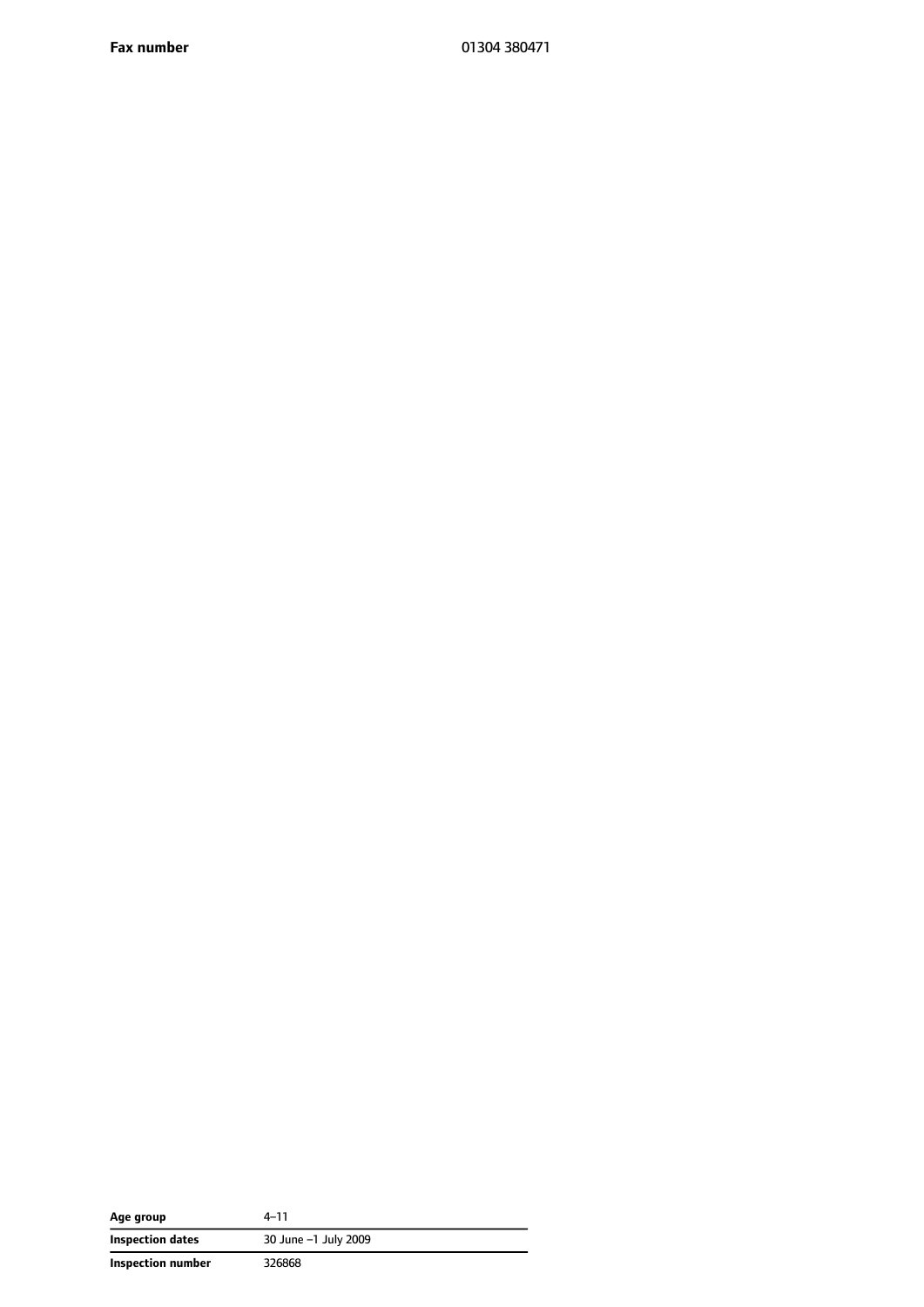.

<sup>©</sup> Crown copyright 2009

Website: www.ofsted.gov.uk

This document may be reproduced in whole or in part for non-commercial educational purposes, provided that the information quoted is reproduced without adaptation and the source and date of publication are stated.

Further copies of this report are obtainable from the school. Under the Education Act 2005, the school must provide a copy of this report free of charge to certain categories of people. A charge not exceeding the full cost of reproduction may be made for any other copies supplied.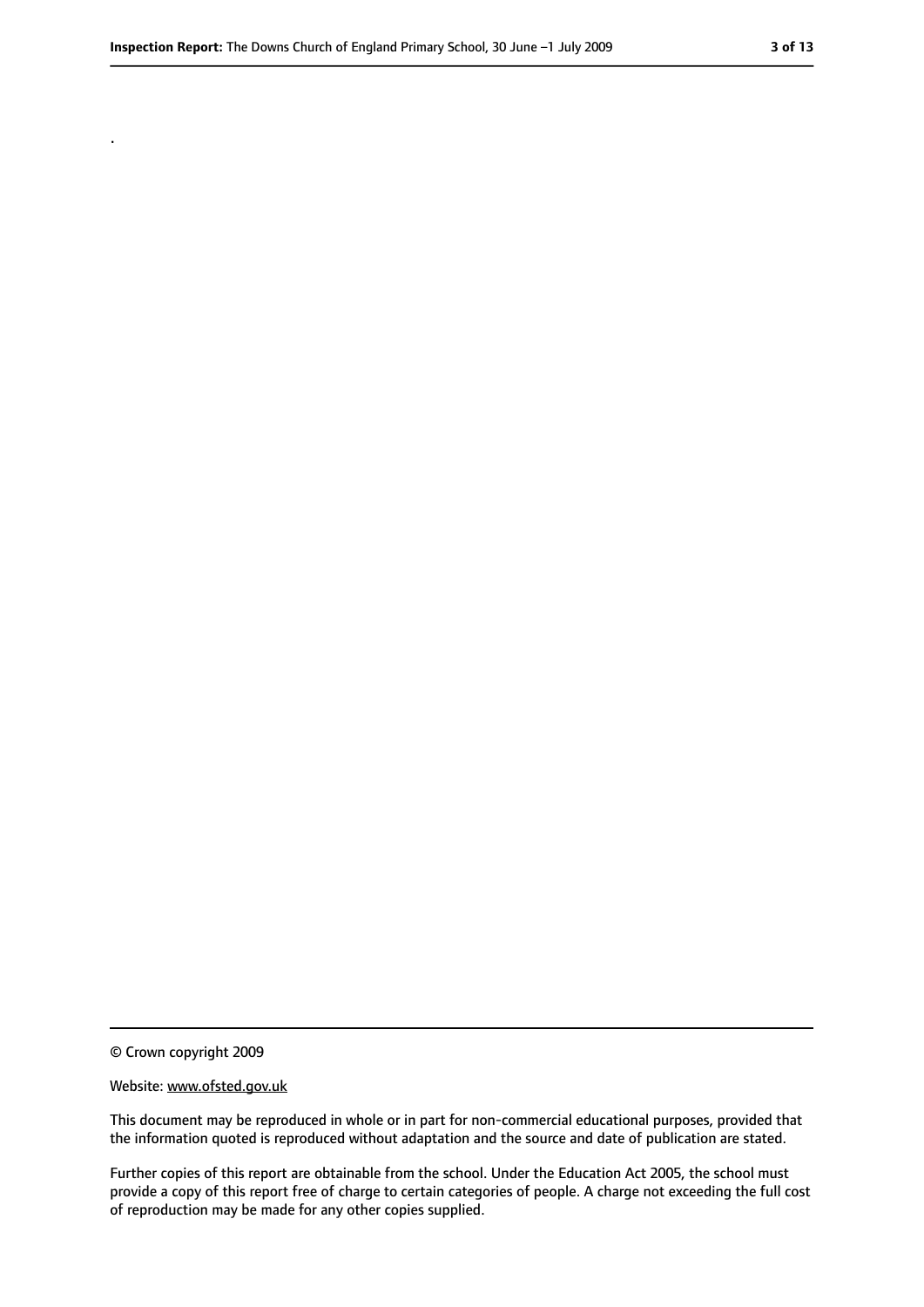### **Introduction**

The inspection was carried out by three additional inspectors.

#### **Description of the school**

This is a larger than average primary school in an urban setting. The proportion of pupils with learning difficulties and/or disabilities is broadly average with some variations between year groups. The proportion of pupils with a statement of special educational needs is below average. The number of pupils from minority ethnic groups has increased since the last inspection and is now broadly average but few have any difficulties in communicating in English. The school makes provision for children in the Early Years Foundation Stage in its Reception class. Attainment on entry to this class has declined over recent years.

#### **Key for inspection grades**

| Outstanding  |
|--------------|
| Good         |
| Satisfactory |
| Inadequate   |
|              |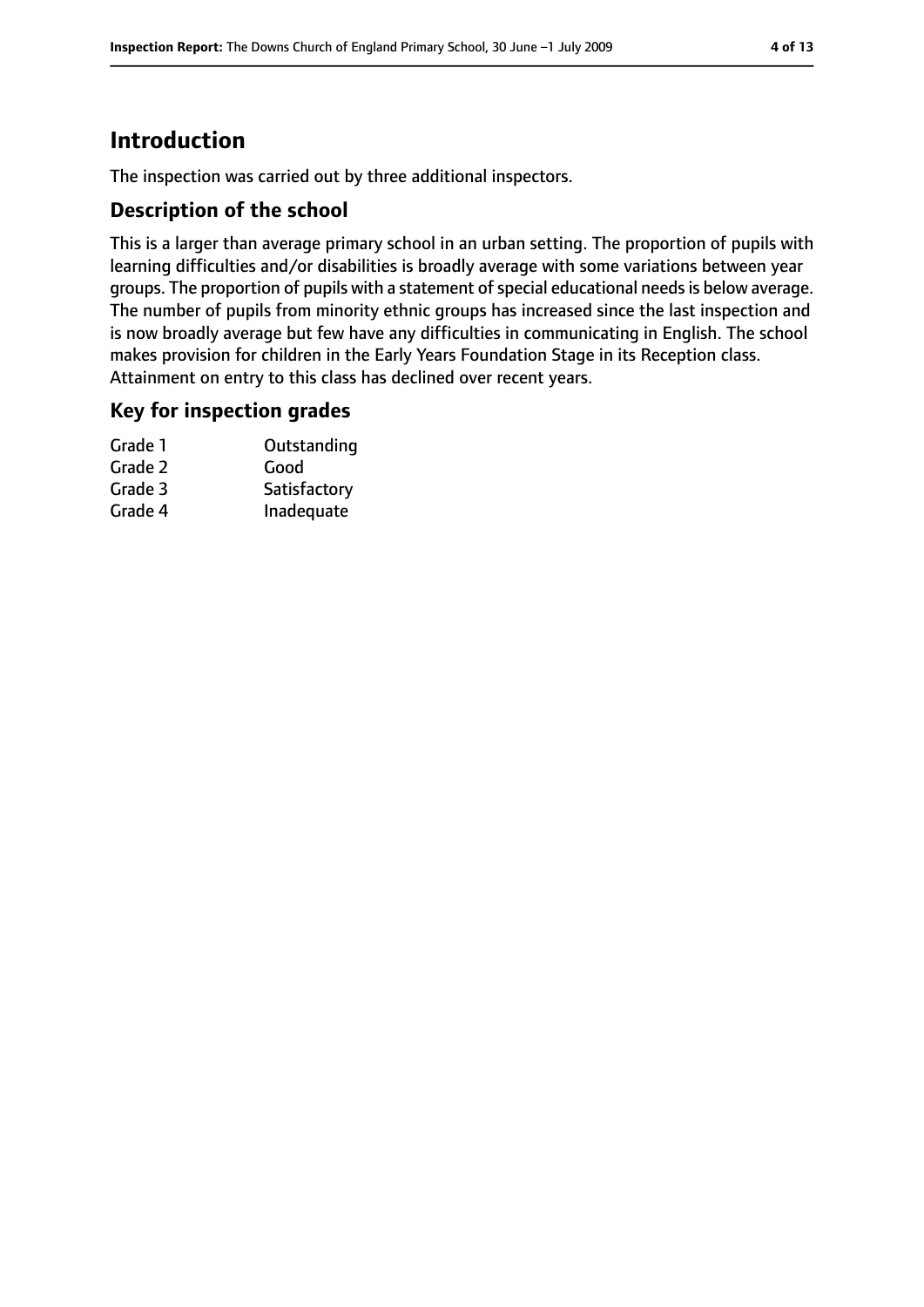### **Overall effectiveness of the school**

#### **Grade: 2**

The Downs is a good school. It is an effective one, taking pupils who enter with skills below the levels expected for their age and ensuring they achieve well by reaching above average standards by the time they leave. This is in spite of some year groups having higher than average levels of pupils with learning difficulties and/or disabilities and with some tailback to weaknesses in children's language and literacy skills on entry to school. The progress pupils make is due, in no small measure, to overall good teaching, which is especially good in the classes for the oldest pupils. 'Teachers are in tune with the needs of children,' said one parent expressing the thoughts of many. Teachers plan and deliver their work carefully. They ensure that there are challenges for the full range of abilities in their classes. Their questioning skills are good and their relationships with their pupils are often excellent. However, although teaching is good, there are some weaknesses, for example in the quality of teaching science and mathematics in some classes. This is particularly the case where specific vocabulary is not regularly learned and understood. There is insufficient monitoring of learning as opposed to teaching to highlight these small differences and so support individual teachers more effectively. Overall, progress issatisfactory in Years 1 and 2 compared with good progressin Years 3 to 6. The good curriculum helps pupils' progress by linking subjects together in meaningful topics and making them attractive to both boys and girls.

The school has created a happy balance between academic rigour and the personal development of its pupils. Their good personal development stems from the school's strong ethos and pastoral care. This is outstanding in the Early Years Foundation Stage and accounts for children's excellent progress in their personal development. Pupils enjoy school, behave well and lead very healthy lifestyles. Even so, a minority of parents still take their children out of school for holidays in term time, making attendance 'only' average. Pupils are engaged very well in the school and local community. They are equally well involved in fundraising for children overseas. In spite of this, a minor weakness is that there are no firm links established with other schools in the United Kingdom, so that pupils can understand cultural and ethnic differences and similarities. Good literacy, numeracy and information and communication technology (ICT) skills, together with excellent opportunities to participate in enterprise activities, prepare pupils exceptionally well for the next stage of education and give them an understanding of the world of work and business. While the tracking of pupils' progress is good, marking of pupils' work is inconsistent. At best, it helps pupils understand how they might improve. However, in too many instances, it does not identify the next steps pupils need to take; neither does it always clarify the targets set for pupils in relation to the levels seen in the National Curriculum.

The school is very well led and managed by the headteacher and the leadership team. Their work in driving the school forward is based on good self-evaluation. Complex staffing issues have been dealt with and good support has been given to subject leaders in order that they might play their part effectively in school development. Governors are fully involved in all aspects of the school's provision and have a very clear and accurate view of strengths and weaknesses, through a range of monitoring activities. This information enables them to support and challenge the school on a wide range of issues. The school has good capacity to continue to improve.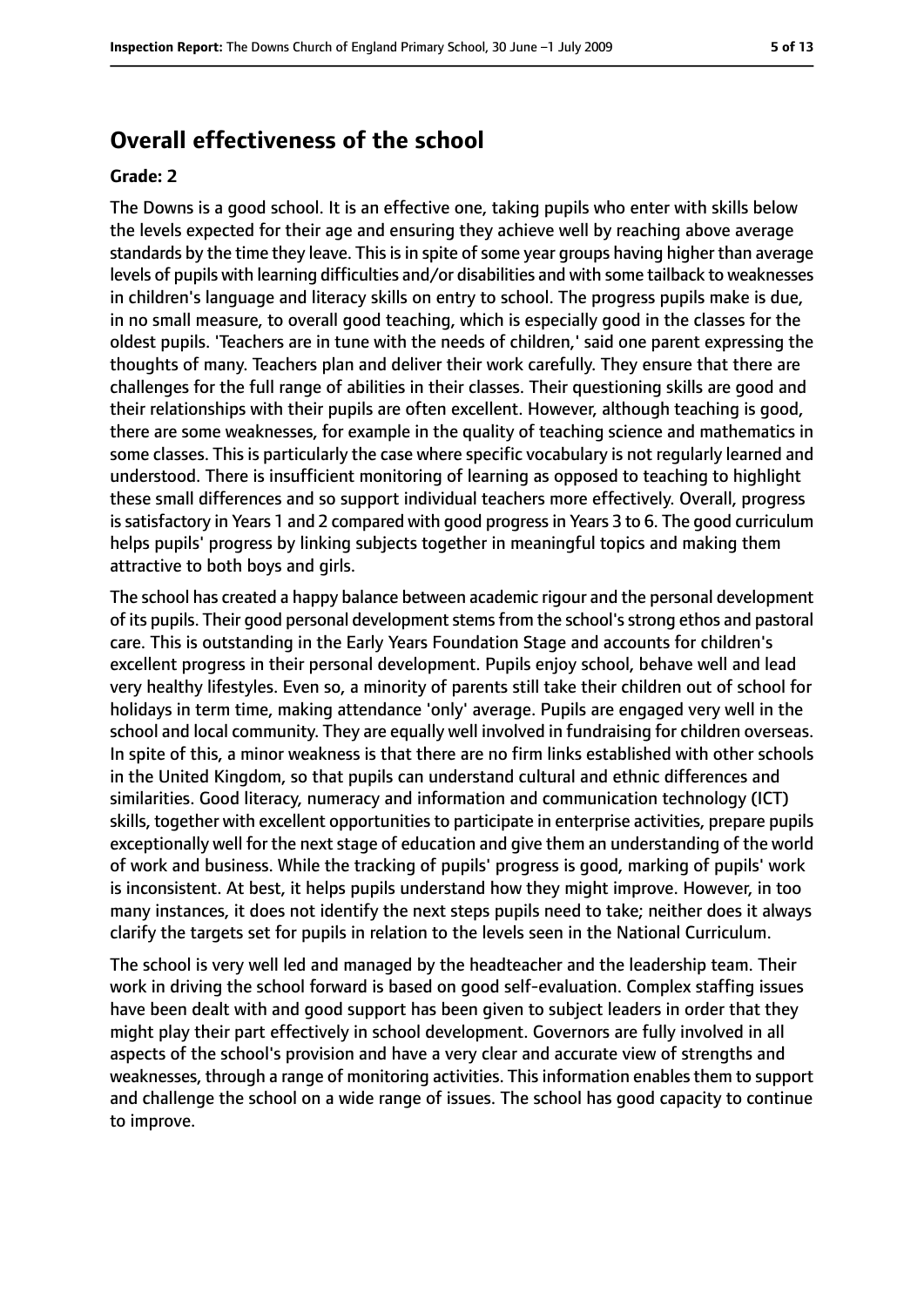### **Effectiveness of the Early Years Foundation Stage**

#### **Grade: 2**

Skills on entry to the Reception class are lower than those expected for this age group. Recently, these levels have fallen. A significant proportion of children arrive with poorly developed communication and language skills, which hold back their learning. At the same time, children's personal and social skills are weak. Staff work closely with parents and outside agencies to ensure that children's individual needs are met, checking their progress regularly. Children make good progress acrossthe range of areas of learning and reach average levels asthey enter Year 1. Best progressisseen in aspects of their mathematical and physical development. Because children are exceptionally well cared for, their progress in personal and social development is outstanding. Children behave well, play sensibly with each other and contribute very well to the running of the classroom. The curriculum reflects the national guidance and provides a suitable balance between activities led by adults and those chosen by children. Leadership of the Early Years Foundation Stage is good. Planning is detailed and makes excellent use of observations made by the teaching team. The outside area is well used, in spite of equipment having to be cleared and then reinstated every day. The school recognises the need to make stronger links with local nurseries, in order to make the induction process and gathering of pre-school information more effective.

#### **What the school should do to improve further**

- Consolidate language which is used in specific subjects, such as science and mathematics, in order to improve standards and pupils' achievement.
- Ensure that marking more consistently promotes pupils' understanding of how well they are doing and helps pupils to appreciate the next steps in their learning through clear targets set for them.
- Improve attendance by working with parents to limit the number of extended holidays taken in term time which impact negatively on children's learning.

### **Achievement and standards**

#### **Grade: 2**

Standards are above average by the end of Year 6 and pupils make good progress, achieving well. The most significant gains are made in Year 6. By Year 1, pupils are ready to start work in the National Curriculum. The make satisfactory progress in Years 1 and 2 in writing, but because of a focus on reading, results here are more positive, especially for more able pupils. In 2008, standards at Year 6 were broadly in line with national averages in English, slightly higher in mathematics and lower in science. However, the latest unvalidated results for 2009 strongly suggest further improvements have been made, with pupils achieving well and standards likely to be above those of the previous year and above national averages. Standards in ICT are good and pupils use their skills well in a range of subjects. Because of good support, vulnerable pupils including those with learning difficulties and/or disabilities make good progress and in Year 6 many reach the nationally expected levels in English, mathematics and science.

### **Personal development and well-being**

#### **Grade: 2**

Pupils enjoy school because learning opportunities are exciting and interesting. In spite of this and the wide range of rewards put in place by the school, attendance is only average. The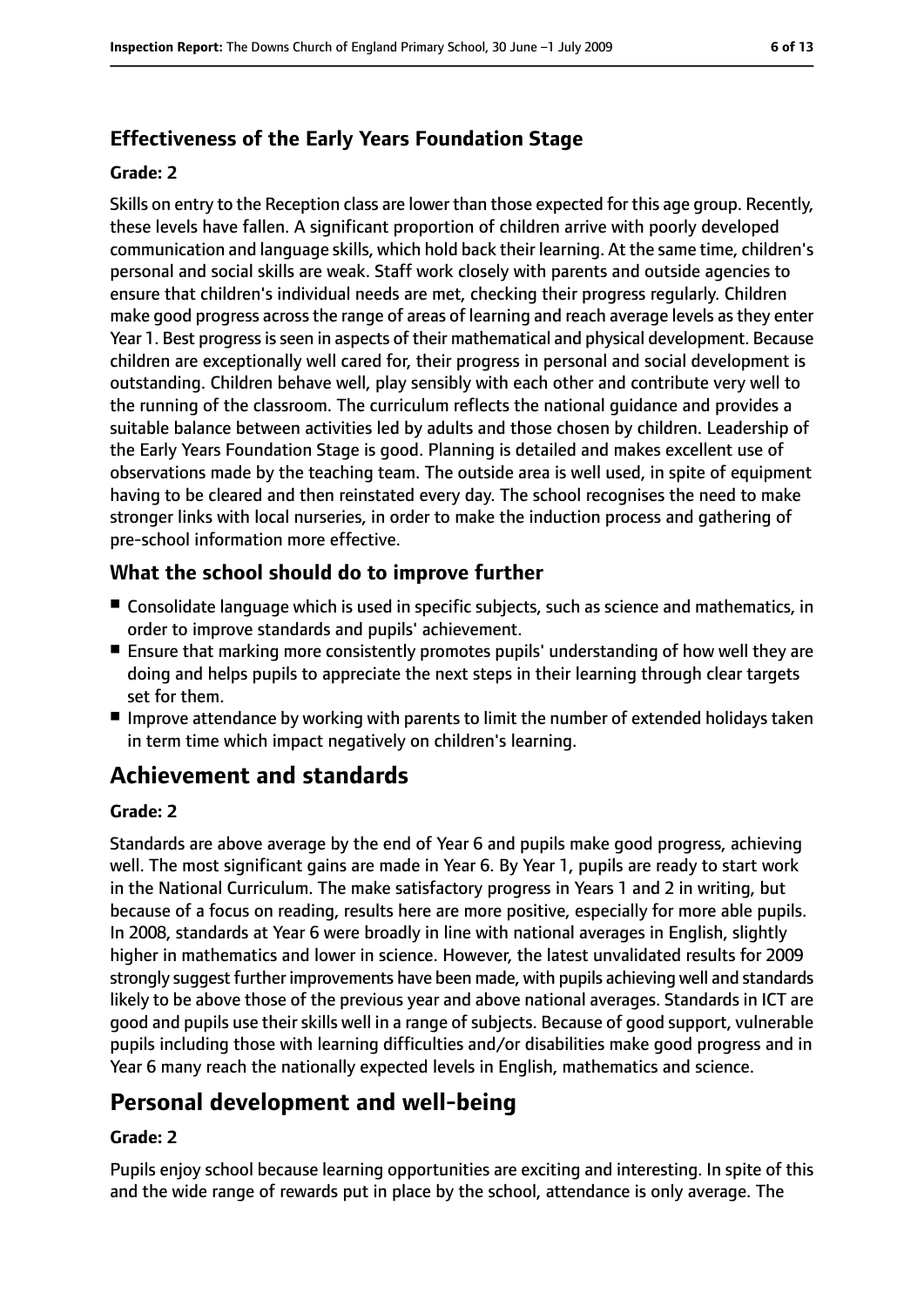school's main concern is the small minority of parents who take their children on extended holidays during school time. Behaviour in class and outdoors is good and makes a significant contribution to learning. Pupils were keen to say they feelsafe in school. Many parents comment on the good behaviour. Pupils have a good understanding of right and wrong, supported by aspects of the personal, social and health curriculum. They gain a good understanding of Christian values and show respect for other cultures and beliefs. They make a very good contribution to the school and local community and have a good understanding of global issues through their topic work and fund-raising activities. They have an outstanding understanding of healthy practices and know full well what constitutes a safe and healthy lifestyle. Pupils are happy to take responsibility for younger school mates and feel able to share concerns they have with adults. Pupils are well prepared for transition to secondary school. They gain, through the opportunities given to them to take part in enterprise initiatives, an excellent understanding of workplace skills which will contribute well to their future. Many were seen preparing presentations for products that they had researched, costed, produced and marketed.

### **Quality of provision**

#### **Teaching and learning**

#### **Grade: 2**

Overall, teaching is good. Lessons are characterised by teachers setting clear expectations of behaviour. Relationships are good and support good behaviour. Routines are well established so that little time is wasted between activities. Teachers vary activities so that pupils can learn from each other through discussion as well as from the teacher. Activities are well tailored to the needs of all ability groups, with teaching assistants deployed well, mainly to support pupils needing individual help or groups of slower learners. Lessons have good pace, and resources, such as the interactive whiteboard are used well to motivate pupils and focus their attention on the work in hand. However, the quality of marking is inconsistent. It does not always focus on how pupils can improve and what their next steps in learning might be. At the same time, in some subjects, such as science, not enough emphasis is placed on pupils knowing and understanding technical vocabulary, in order that they might remember terms and use them later in their work.

#### **Curriculum and other activities**

#### **Grade: 2**

The school's good curriculum is broad and balanced, meets all statutory requirements and helps promote good progress as it is now becoming more imaginatively planned. As a result, pupils enjoy a wide range of enriching experiences. Recent changes, trialled by the school, provide teachers with more opportunities to present a more interesting and engaging curriculum, supporting links between subjects in the form of topics which support opportunities to improve both literacy and numeracy skills. During the inspection, the whole school was involved in enterprise activities, with older pupils making excellent use of their ICT skills, giving strong support to their business and economic awareness. Other changes in the curriculum have recently supported improvements in the teaching of science, with resulting higher standards at Year 6. The comprehensive programme of personal, social and health education (PSHE) results in pupils understanding what constitutes healthy living. Opportunities for pupils with learning difficulties and/or disabilities are good and ensure they make good progress. Visits and visitors enhance learning by providing pupils with valuable first-hand experiences. Pupils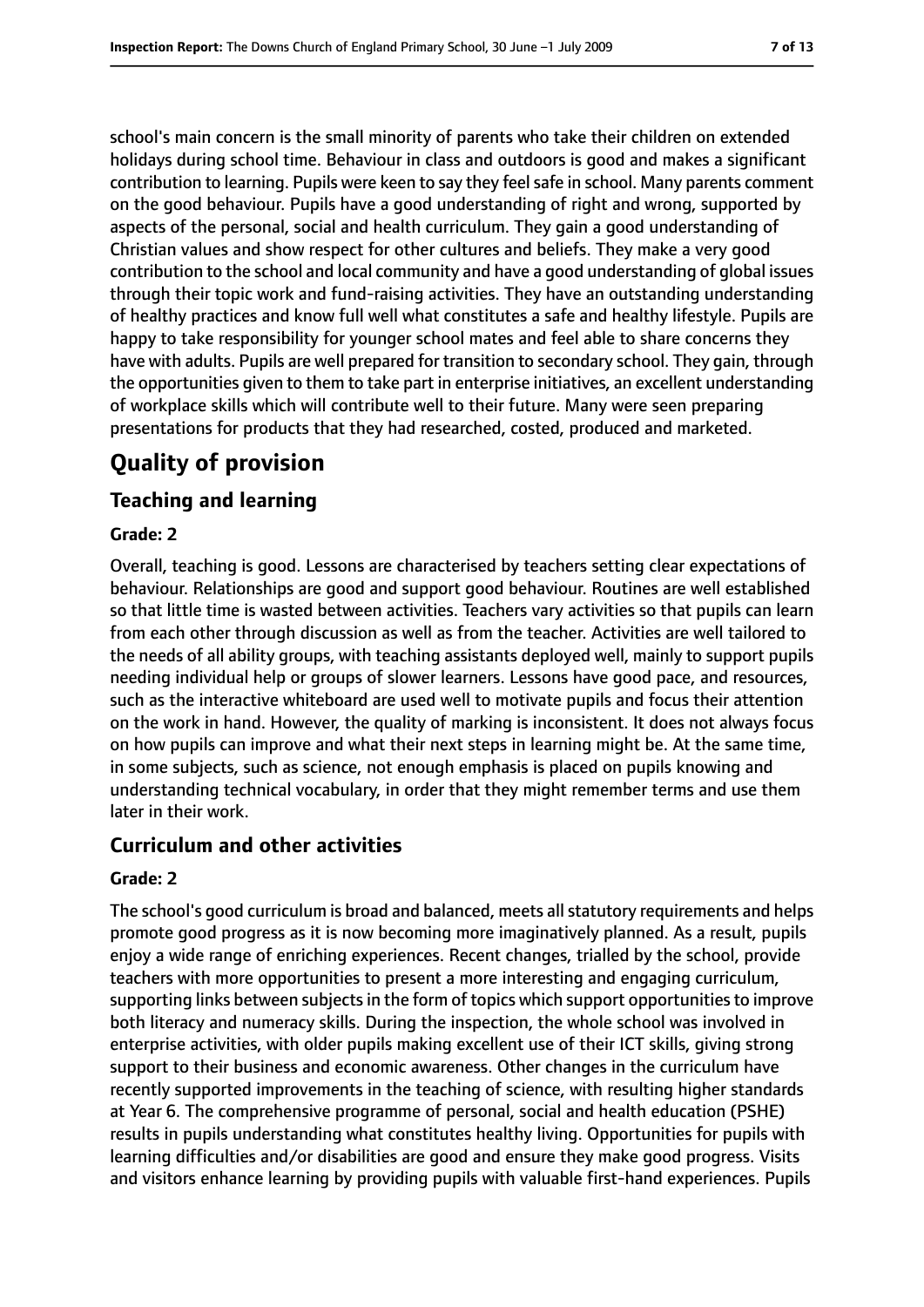talk excitedly about a wide range of school clubs. The residential visit to France provides many pupils with their first experience of foreign travel.

#### **Care, guidance and support**

#### **Grade: 2**

Staff pay outstanding attention to the pastoral care of pupils. All aspects of this care are good, while some are excellent, such as the way the school trains pupils to mediate in playground arguments and the support the school gives to vulnerable parents. 'Downs provides a safe, nurturing environment for children,' said one parent. Safeguarding and child protection procedures are robust and transition arrangements to secondary school are given due priority and are good. The school works hard with parents in an effort to reduce absenteeism, although this is not always successful. Pupils from minority ethnic groups and those with learning difficulties and/or disabilities are very well integrated into the school and as a result make the same good progress as their classmates. Outside agencies, such as the locally based programme for vulnerable pupils, are used very well to support the school's work. Provision, through the curriculum and other initiatives, to support pupils' understanding of health issues and citizenship is very effective. Academic guidance is satisfactory. While pupils know their targets, they do not have sufficient awareness of the levels at which they are working, which constrains their capacity to take greater responsibility for their own progress. Inconsistent marking does not always indicate the next steps pupils should take in order to improve their work.

### **Leadership and management**

#### **Grade: 2**

The headteacher shows consistently good and very effective leadership and management of the school. She is very ably supported by her senior leadership team. Their combined vision for improvement is very clear and due, in no small part, to the good quality programme of monitoring and self-evaluation in place. Through this, senior leaders gather sufficient good information with which to make judgements and plan future developments. The success of this is illustrated by recent work on improving both reading and science to good effect. As a result, the school has made good progress since the last inspection. Standards have improved in direct response to the quality of teaching and learning. However, detailed tracking of pupils' progress highlights that progress is uneven between Year 1 and Year 6. While the monitoring of teaching confirms quality, it does not focus enough on outcomes, and on occasions learning is not as successful as a focus on teaching might suggest. Teachers with oversight of areas of the curriculum fulfil their roles well. The school is an outstandingly cohesive community where links with the locality are extremely well developed. Pupils take part in a wide range of local initiatives, alongside other schools and by themselves. At the same time, they make good use of local amenities and places of interest to support their school work. The school already has good links with places in the wider world, through which pupils gain an understanding of life beyond their country. They raise money for children in these countries. However, links with other schools nationally, through which pupils can understand differences in cultures, backgrounds and lifestyles, are not well developed. The school has forged good links with other local schools to support pupils' progress. It offers equal opportunities to all of its pupils, including those who are more vulnerable, and no child is ever excluded from visits due to lack of finance. The governing body receives good quality information from the school, together with that which it gains from its own programme of monitoring visits. Governors take a full part in decision making with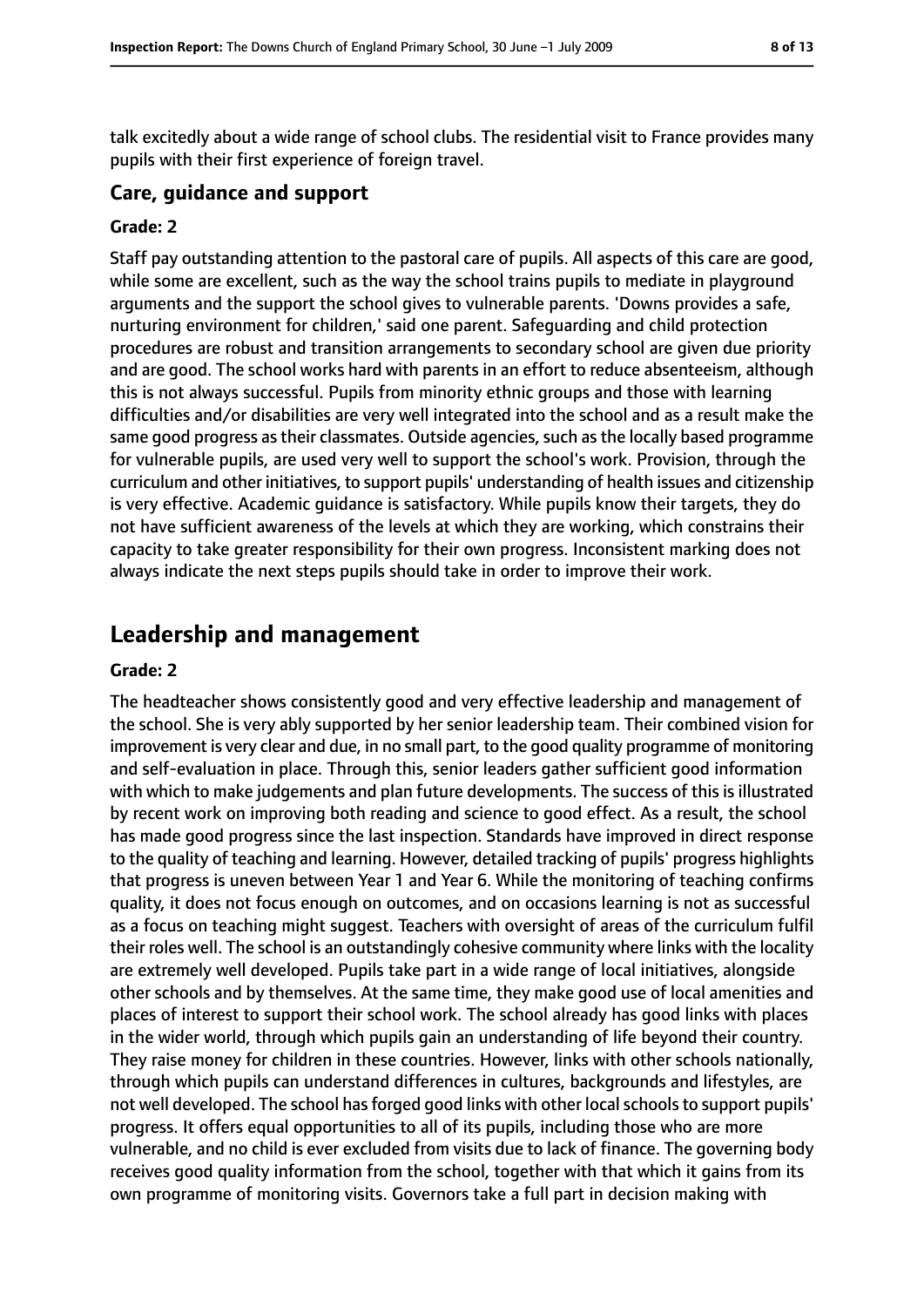confidence. They have successfully supported improvements to the building and resources, both of which have had a positive effect on pupils and adults alike.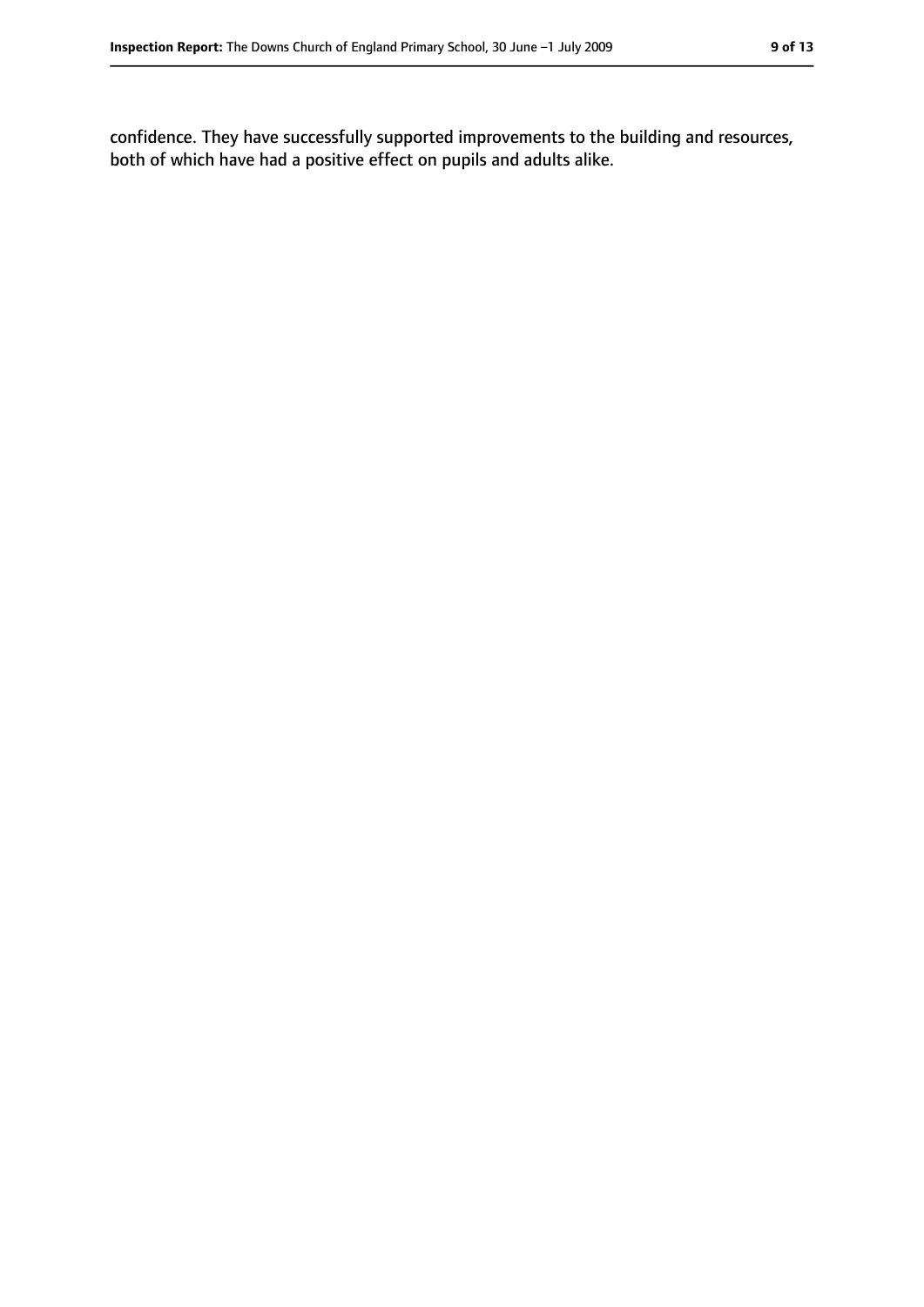**Any complaints about the inspection or the report should be made following the procedures set out in the guidance 'Complaints about school inspection', which is available from Ofsted's website: www.ofsted.gov.uk.**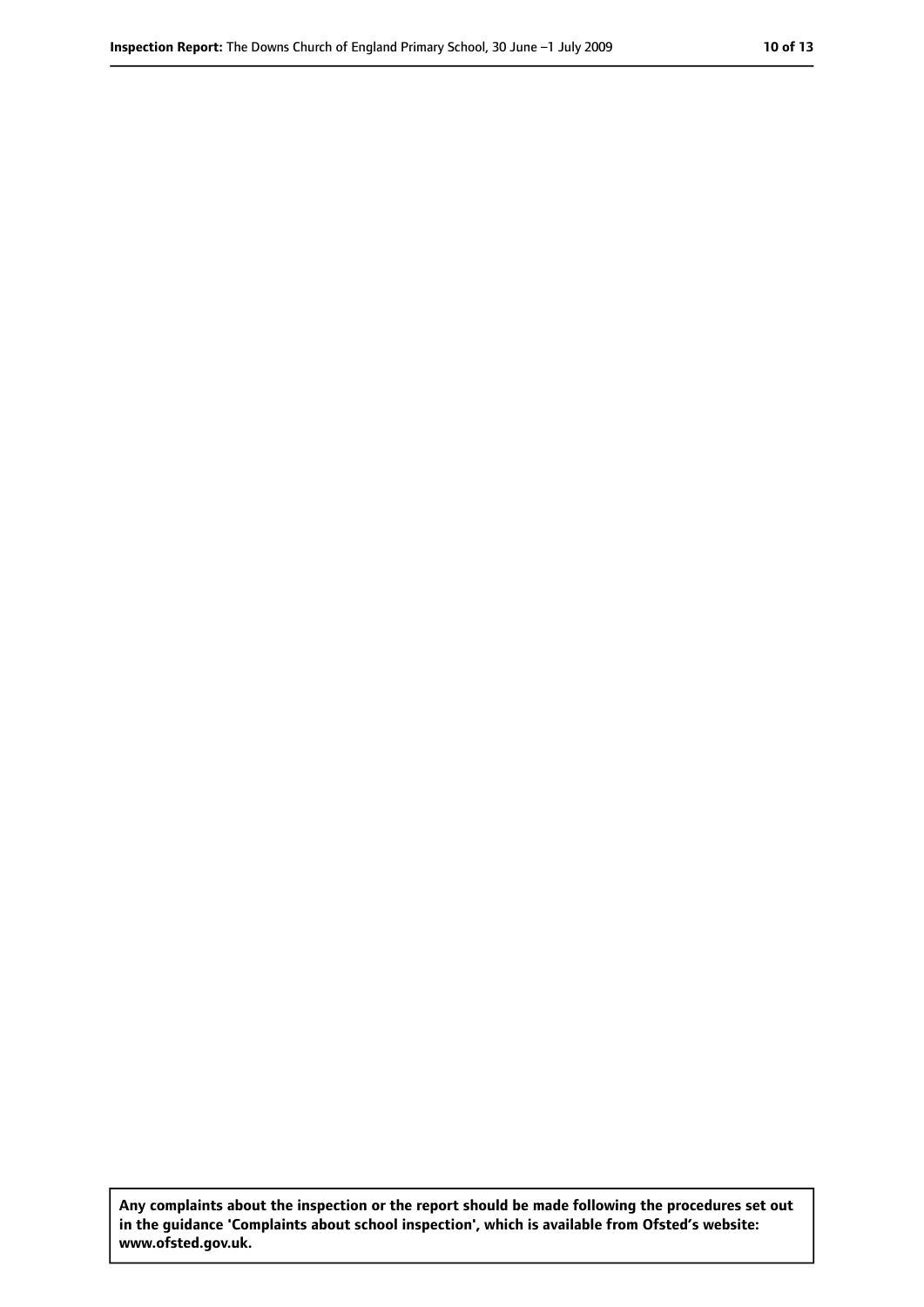### **Inspection judgements**

| \ Key to judgements: grade 1 is outstanding, grade 2 good, grade 3 satisfactory, and | <b>School</b>  |
|--------------------------------------------------------------------------------------|----------------|
| arade 4 inadequate                                                                   | <b>Overall</b> |

#### **Overall effectiveness**

| How effective, efficient and inclusive is the provision of<br>education, integrated care and any extended services in meeting the<br>needs of learners? |     |
|---------------------------------------------------------------------------------------------------------------------------------------------------------|-----|
| Effective steps have been taken to promote improvement since the last<br>inspection                                                                     | Yes |
| How well does the school work in partnership with others to promote learners'<br>well being?                                                            |     |
| The capacity to make any necessary improvements                                                                                                         |     |

#### **Effectiveness of the Early Years Foundation Stage**

| How effective is the provision in meeting the needs of children in the<br><b>EYFS?</b>       |  |
|----------------------------------------------------------------------------------------------|--|
| How well do children in the EYFS achieve?                                                    |  |
| How good are the overall personal development and well-being of the children<br>in the EYFS? |  |
| How effectively are children in the EYFS helped to learn and develop?                        |  |
| How effectively is the welfare of children in the EYFS promoted?                             |  |
| How effectively is provision in the EYFS led and managed?                                    |  |

#### **Achievement and standards**

| How well do learners achieve?                                                                               |  |
|-------------------------------------------------------------------------------------------------------------|--|
| The standards <sup>1</sup> reached by learners                                                              |  |
| How well learners make progress, taking account of any significant variations<br>between groups of learners |  |
| How well learners with learning difficulties and/or disabilities make progress                              |  |

#### **Annex A**

<sup>&</sup>lt;sup>1</sup>Grade 1 - Exceptionally and consistently high; Grade 2 - Generally above average with none significantly below average; Grade 3 - Broadly average to below average; Grade 4 - Exceptionally low.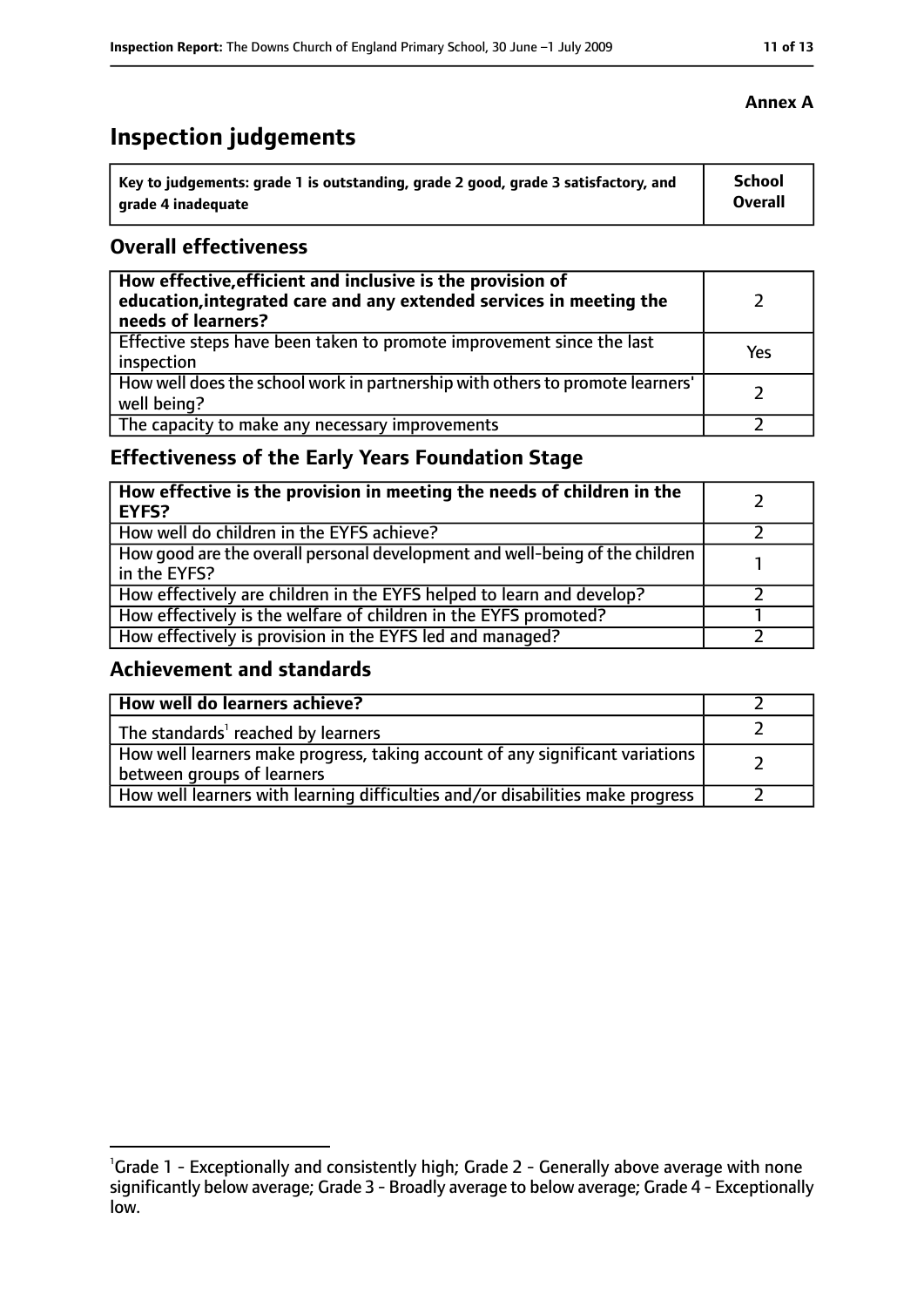### **Personal development and well-being**

| How good are the overall personal development and well-being of the<br>learners?                                 |  |
|------------------------------------------------------------------------------------------------------------------|--|
| The extent of learners' spiritual, moral, social and cultural development                                        |  |
| The extent to which learners adopt healthy lifestyles                                                            |  |
| The extent to which learners adopt safe practices                                                                |  |
| The extent to which learners enjoy their education                                                               |  |
| The attendance of learners                                                                                       |  |
| The behaviour of learners                                                                                        |  |
| The extent to which learners make a positive contribution to the community                                       |  |
| How well learners develop workplace and other skills that will contribute to<br>their future economic well-being |  |

## **The quality of provision**

| How effective are teaching and learning in meeting the full range of<br>learners' needs?              |  |
|-------------------------------------------------------------------------------------------------------|--|
| How well do the curriculum and other activities meet the range of needs and<br>interests of learners? |  |
| How well are learners cared for, quided and supported?                                                |  |

### **Leadership and management**

| How effective are leadership and management in raising achievement<br>and supporting all learners?                                              |     |
|-------------------------------------------------------------------------------------------------------------------------------------------------|-----|
| How effectively leaders and managers at all levels set clear direction leading<br>to improvement and promote high quality of care and education |     |
| How effectively leaders and managers use challenging targets to raise standards                                                                 |     |
| The effectiveness of the school's self-evaluation                                                                                               |     |
| How well equality of opportunity is promoted and discrimination eliminated                                                                      |     |
| How well does the school contribute to community cohesion?                                                                                      |     |
| How effectively and efficiently resources, including staff, are deployed to<br>achieve value for money                                          |     |
| The extent to which governors and other supervisory boards discharge their<br>responsibilities                                                  |     |
| Do procedures for safequarding learners meet current government<br>requirements?                                                                | Yes |
| Does this school require special measures?                                                                                                      | No  |
| Does this school require a notice to improve?                                                                                                   | No  |